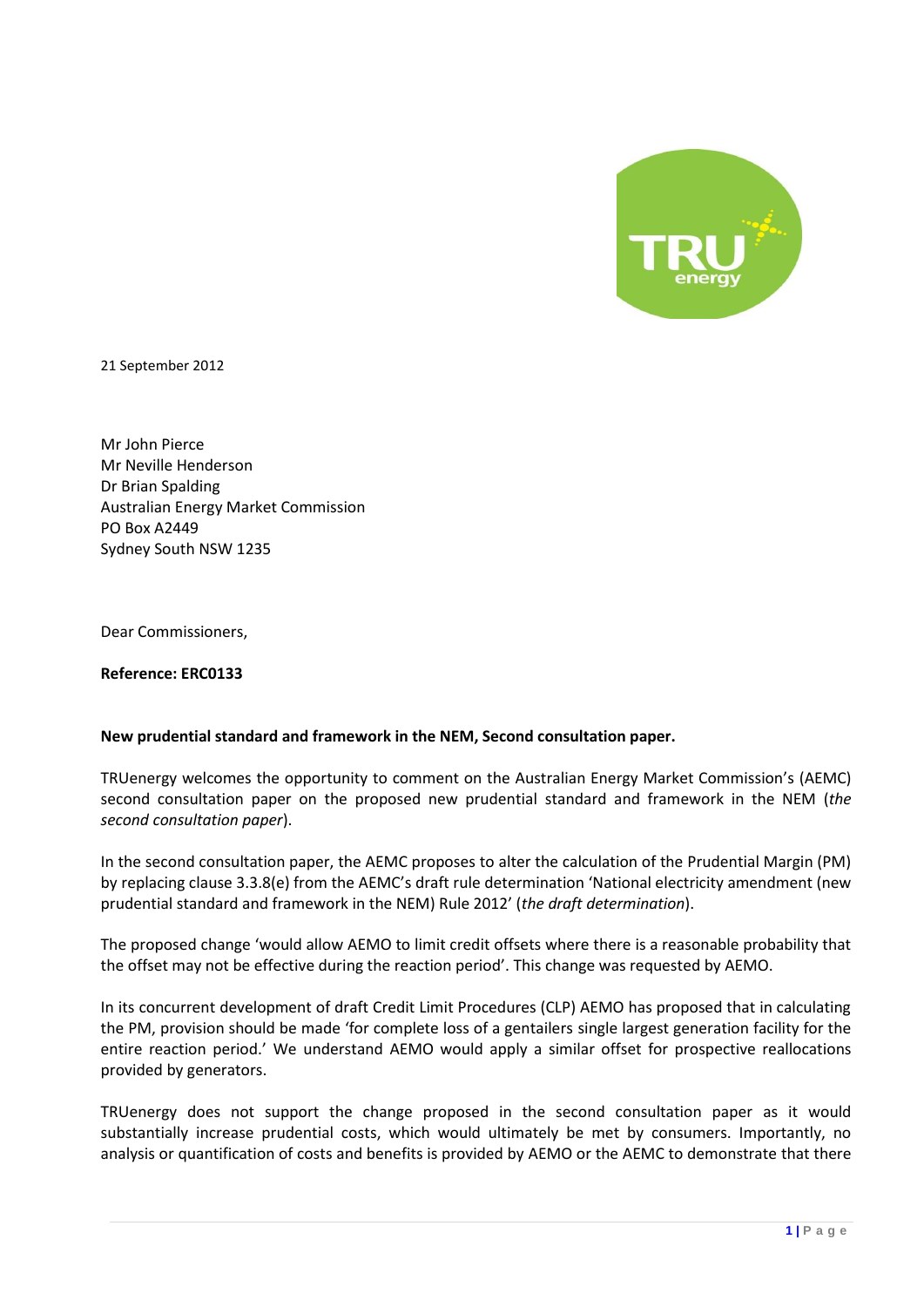will be a net benefit to consumers or the market, or that the change is consistent with the proposed prudential standard of a 2% probability of loss given default (pLGD).

TRUenergy recognises the important role that appropriate prudential arrangements play in the efficient operation of the NEM and is generally supportive of the proposed new prudential framework. We believe the new prudential standard and framework as described in the AEMC's draft determination represents a substantial improvement on the current arrangements. The AEMC should proceed to make the changes in the draft determination without the modifications proposed in the second consultation paper.

However, if the AEMC is disposed to make changes in response to AEMO's proposal, then prior to making its determination the AEMC should undertake detailed quantitative analysis of the costs and benefits of the proposal and then consult further when participants are in a position to better understand the full implications. Such analysis should include scenarios that look at the cause of defaults, exposures from default, impact on the prudential standard and alternative options for insuring the market against default from these rare events. TRUenergy understands that only AEMO has the necessary data to undertake this analysis.

## **Response to the specific questions raised by the AEMC**

*AEMC Question 1:* Amending the Prudential Margin Calculation: *should clause 3.3.8(e) as it appears in the draft determination be amended such that all forms of positive and negative elements are to be included in calculating the prudential margin?*

TRUenergy accepts the principle that 'reallocations' and 'trading amounts' should be treated equitably under the rules in the calculation of prudential margin, to the extent that their risk profile is the same.

There may be differences in the risk profile between trading amounts and reallocations, particularly reallocations between unrelated entities where there is no natural hedge between generator revenues and retail costs. TRUenergy understands that AEMO intends to ensure the 'firmness' of prospective reallocations by refusing a request to modify an agreement if the change would increase prudential risks to the market.

*AEMC Question 2: Should AEMO be granted the ability to reduce the assumed contribution of the reallocation and trading amounts in the calculation of the PM to allow for situations in which those elements may not be effective during the reaction period?*

TRUenergy does not support the proposal to grant AEMO discretion to reduce the assumed contribution of reallocation and trading amounts in the calculation of the PM. The impacts of this approach are that it would increase uncertainty and costs for market participants without having demonstrated clear benefits for consumers or the market.

No clear case has been made to justify the proposed change and there is no evidence to suggest that a significant problem exists that would justify further amendment beyond that described in the draft determination.

Specifically, we do not support allowing AEMO discretion to discount trading amounts in proportion to the capacity of the largest generation facility in a portfolio. AEMO has not provided evidence or analysis to support this proposal: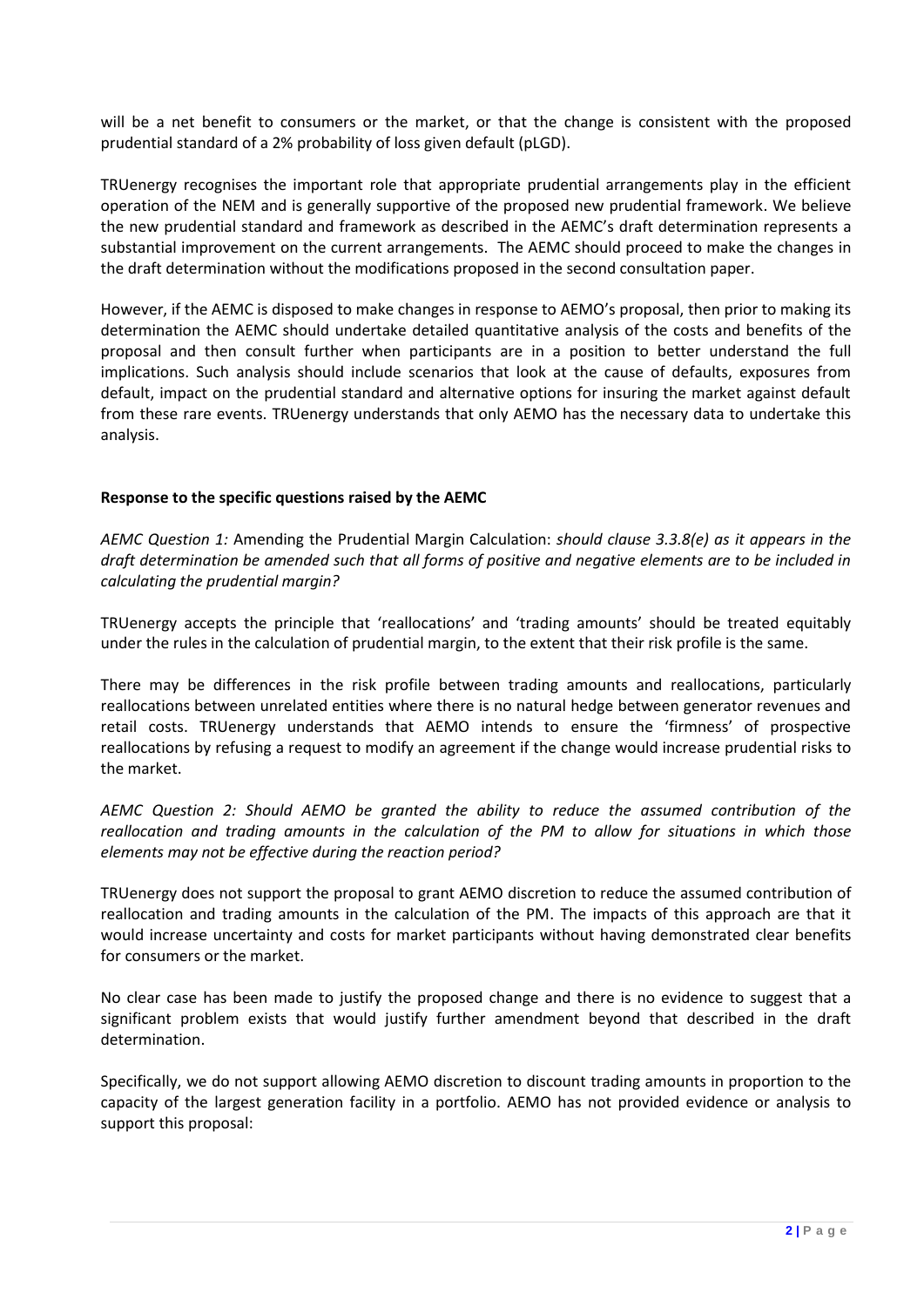- $\triangleright$  there is no apparent connection between the proposal and the prudential standard, or quantification of the impact on the prudential standard;
- $\triangleright$  the proposal will lead to a significant increase in prudential costs for market participants, however no evidence of benefits for consumers or the market is provided;
- $\triangleright$  complete loss of a generation facility is a very low likelihood event and holding prudential coverage for such events is unlikely to be efficient; and
- $\triangleright$  no exploration of alternative options, such as insurance, has been provided.

AEMO suggests in their proposal that a scenario where a gentailer continues to operate only some of their generation facilities during the reaction period is 'reasonably probable'. No evidence is provided to support this view. We believe that this scenario is unlikely and there is no evidence to suggest that financial failure (default) of a gentailer is likely to be linked to the physical failure of a generation facility.

The physical failure of an entire generation facility is very unlikely, significantly less likely than loss of a single generating unit (n-1) or the likelihood implicit in the current definition of a reasonable worst case as 'a position that, while not being impossible, is to a probability level that the estimate would not be exceeded more than once in 48 months'. For example, Yallourn Power Station was severely impacted by flooding of the associated brown coal mine due to failure of a river diversion in 2012. However, even in this rare and extreme circumstance, the Power Station continued to generate at all times. Capacity available to the market was significantly reduced, however at least 1 unit was always available.

It is also unlikely to be in the interests of creditors or shareholders to allow an otherwise viable gentailer to default due to a physical disruption, as this would lead to suspension and transfer of all its customers under Retailer of Last Resort provisions.

Prospective reallocations between unrelated parties may be at greater risk of default in the event of generator failure, however assuming complete failure of the largest generating facility in calculating PM would still appear to be a very conservative and high cost approach.

Further, if generation is discounted as proposed by AEMO, this would appear to result in the net prudential requirements for the NEM being calculated assuming several of the largest generators in the NEM fail concurrently (the largest generator in each portfolio).

This would appear to be an inefficient use of capital. Obtaining credit risk insurance to protect against such low likelihood events may be more efficient.

*Question 3: if yes is the answer to Q2, what guidelines, if any, should be included in the rules to guide AEMO's decision making when using its discretion to discount elements from the PM calculation?*

TRUenergy does not support the proposal to grant AEMO discretion to reduce the assumed contribution of reallocation and trading amounts in the calculation of the PM.

If the AEMC is disposed to granting AEMO discretion to reduce reallocation and trading amounts in the calculation of PM, then this should be clearly defined in the rules and explicitly linked to achieving the NEM prudential standard and contributing to the National Electricity Objective.

Prior to establishing a discount methodology in the credit limit procedure, AEMO should be required to:

a. analyse the proposal quantitatively against the Prudential Standard to ensure it is consistent;